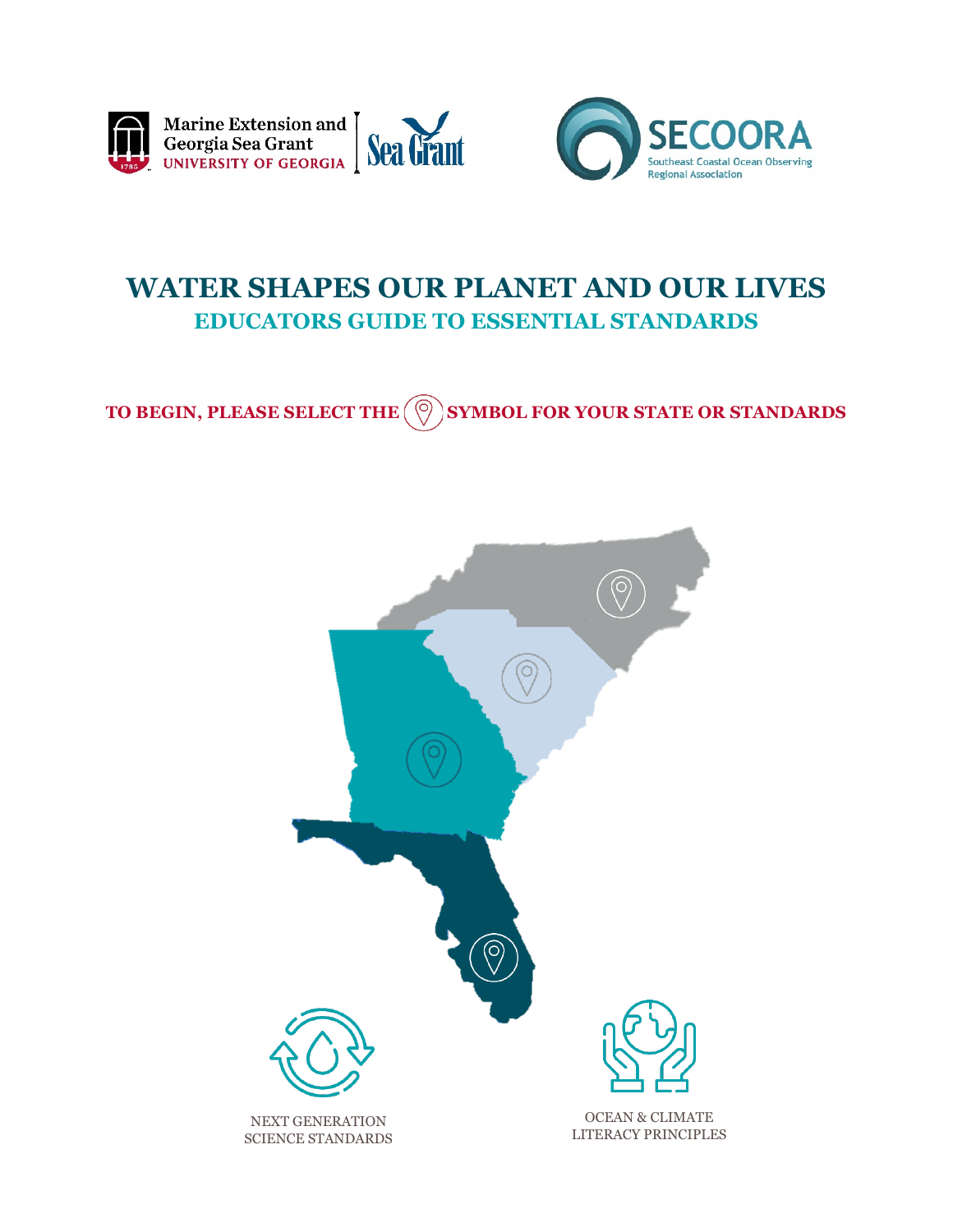# **Executive Summary**

Faculty from the University of Georgia Marine Extension and Georgia Sea Grant created the virtual curriculum, Water Shapes our Planet and our Lives, to teach water, weather and climate topics through the 21st century lens of climate change. The curriculum covers traditional science standards for upper elementary and middle school students and includes ocean and climate literacy to prepare youth to engage in climate change conversations. The curriculum contains a series of interactive lessons created using Pear Deck for Google Slides and video tutorials demonstrating hands-on activities to reinforce each lesson. A final activity provides prompts for students to research and communicate about climate change and it impacts on habitats and animals on Earth.

The 'Educators Guide to Essential Standards' highlights the concepts and principles addressed in the lessons with relevance to education in the southeast region. The curriculum has been reviewed by at least one educator in each state – North Carolina, South Carolina, Georgia and Florida. The standards included in this guide received a rating of either "good" or "excellent" by evaluators based on how well the standard is addressed by the curriculum.

The full curriculum can be accessed at [https://secoora.org/education-outreach/water-shapes-our](https://secoora.org/education-outreach/water-shapes-our-planet-and-our-lives-curriculum/)[planet-and-our-lives-curriculum/](https://secoora.org/education-outreach/water-shapes-our-planet-and-our-lives-curriculum/)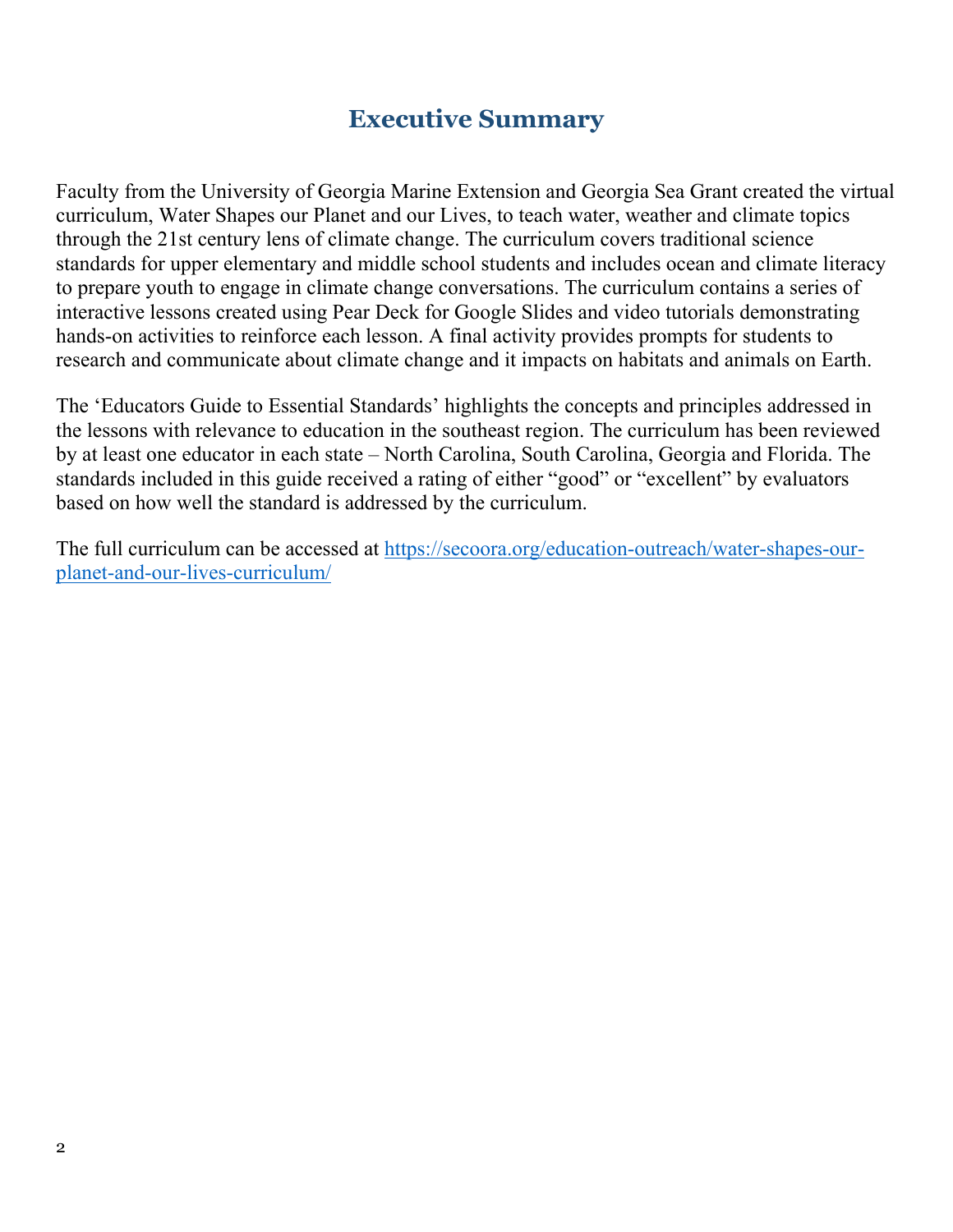Explain how the sun's energy impacts the processes of the water cycle (including evaporation, transpiration, condensation, precipitation and runoff).

**NORTH CAROLINA**

### **NCES.4.L.1.3 LESSONS 2, 4, 5**

Explain how humans can adapt their behavior to live in changing habitats (e.g., recycling wastes, establishing rain gardens, planting trees and shrubs to prevent flooding and erosion).

### **NCES.5.L.2.1** LESSON 4

Compare the characteristics of several common ecosystems, including estuaries and salt marshes, oceans, lakes and ponds, forests, and grasslands.

### **NCES.5.E.1.3 LESSON 6**

Explain how global patterns such as the jet stream and water currents influence local weather in measurable terms such as temperature, wind direction and speed, and precipitation.

### **NCES.5.L.2.3** LESSON 7

Infer the effects that may result from the interconnected relationship of plants and animals to their ecosystem.



# **NCES.5.P.2.1 LESSONS 1, 2, 3, 4**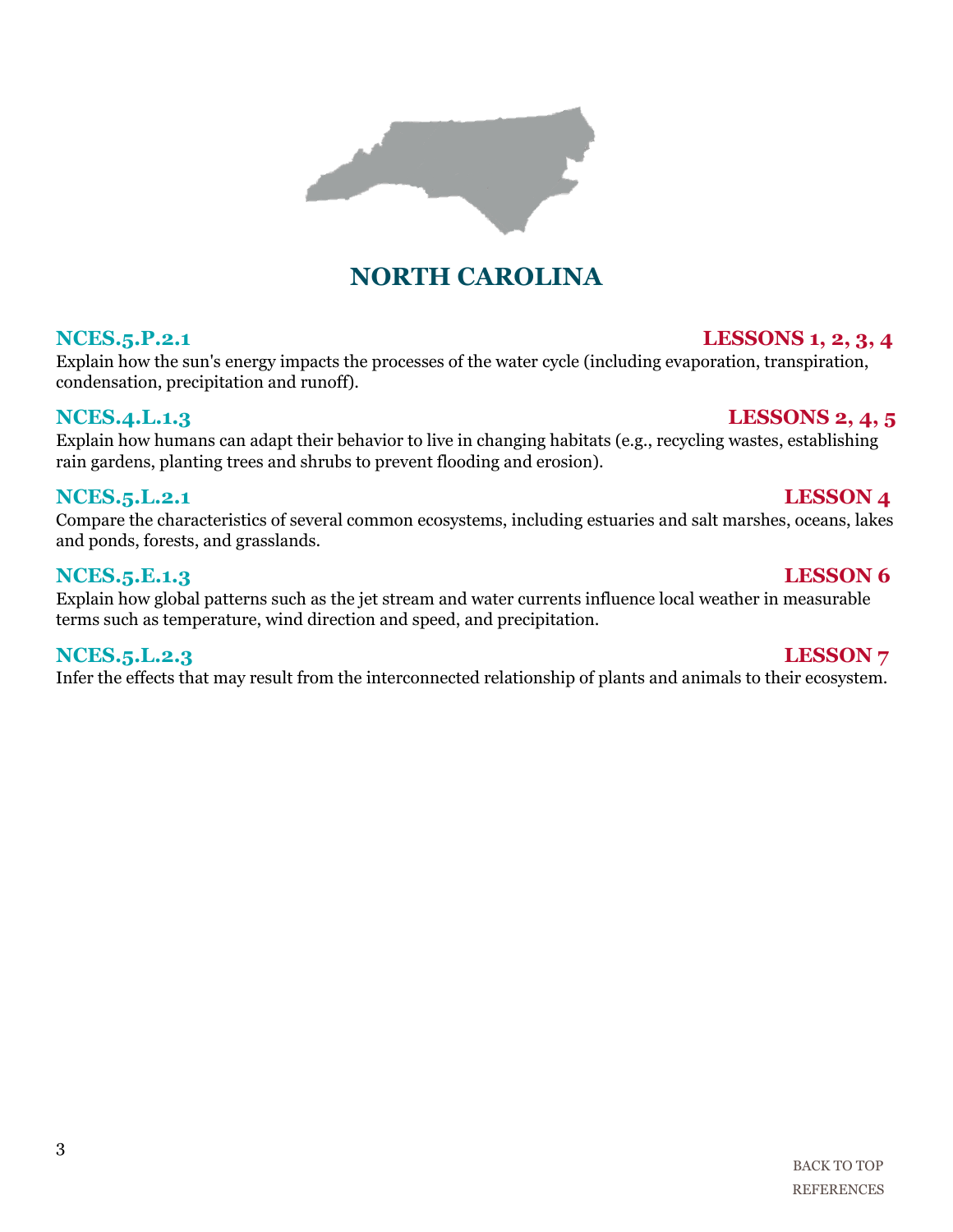

# **SOUTH CAROLINA**

Obtain and communicate information about some of the gases in the atmosphere (including oxygen, nitrogen, and water vapor) to develop models that exemplify the composition of Earth's atmosphere where weather takes place.

### **4.E.2A.2 LESSON 1**

Develop and use models to explain how water changes as it moves between the atmosphere and Earth's surface during each phase of the water cycle (including evaporation, condensation, precipitation, and runoff).

### **4.E.2B.1 LESSONS 1, 2, 3**

Analyze and interpret data from observations, measurements, and weather maps to describe patterns in local weather conditions (including temperature, precipitation, wind speed/direction, relative humidity, and cloud types) and predict changes in weather over time.

**5.E.3A.1 LESSONS 2, 4, 5**

### Construct explanations of how different landforms and surface features result from the location and movement of water on Earth's surface through watersheds (drainage basins) and rivers.

Develop and use models to explain the effect of the movement of ocean water (including waves, currents, and tides) on the ocean shore zone (including beaches, barrier islands, estuaries, and inlets).

Construct explanations of the processes involved in the cycling of water through Earth's systems (including transpiration, evaporation, condensation and crystallization, precipitation, and downhill flow of water on land).

### **6.E.2B.1 LESSON 3**

Analyze and interpret data from weather conditions (including wind speed and direction, air temperature, humidity, cloud types, and air pressure), weather maps, satellites, and radar to predict local weather patterns and conditions.

Develop and use models to explain how relationships between the movement and interactions of air masses, high and low pressure systems, and frontal boundaries result in weather conditions and storms (including thunderstorms, hurricanes and tornadoes).

Construct explanations for how climate is determined in an area (including latitude, elevation, shape of the land, distance from water, global winds, and ocean currents).

# **4.E.2A.1 LESSONS 1, 2, 3, 4**

# **5.E.3B.2 LESSON 6**

### **6.E.2A.3 LESSON 1**

### **6.E.2B.2 LESSON 2**

### **6.E.2B.4 LESSON 2**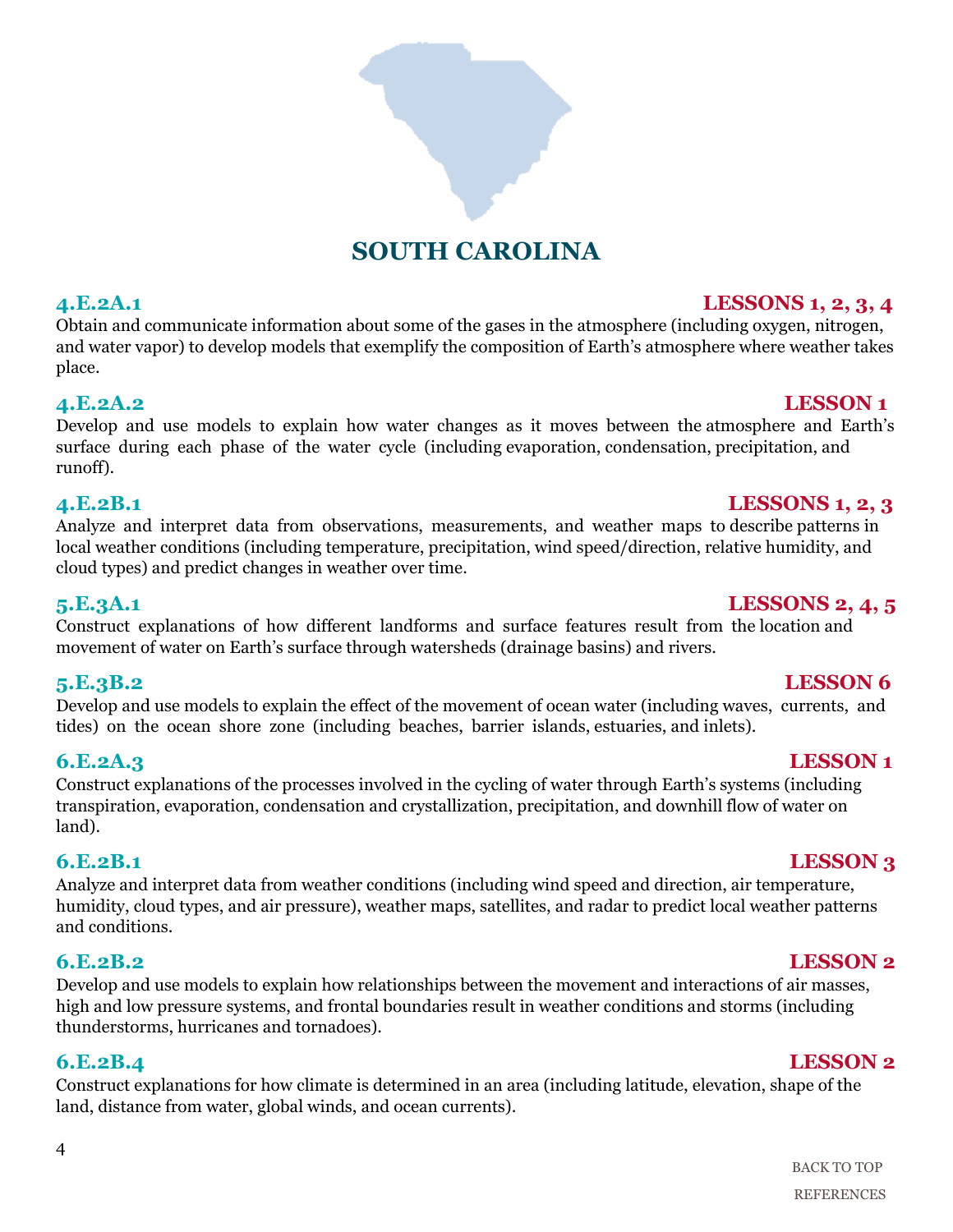

### **S4E3 LESSONS 1, 4, 5, 6**

a. Plan and carry out investigations to observe the flow of energy in water as it changes states from solid (ice) to liquid (water) to gas (water vapor) and changes from gas to liquid to solid.

b. Develop models to illustrate multiple pathways water may take during the water cycle (evaporation, condensation, and precipitation).

# **S4E4 LESSONS 2, 3**

a. Construct an explanation of how weather instruments (thermometer, rain gauge, barometer, wind vane, and anemometer) are used in gathering weather data and making forecasts.

b. Interpret data from weather maps, including fronts (warm, cold, and stationary), temperature, pressure, and precipitation to make an informed prediction about tomorrow's weather.

c. Ask questions and use observations of cloud types (cirrus, stratus, and cumulus) and data of weather conditions to predict weather events.

d. Construct an explanation based on research to communicate the difference between weather and climate.

### **S6E3 LESSONS 1, 2, 4, 5, 6**

Obtain, evaluate, and communicate information to recognize the significant role of water in Earth processes.

a. Ask questions to determine where water is located on Earth's surface (oceans, rivers, lakes, swamps, groundwater, aquifers, and ice) and communicate the relative proportion of water at each location.

b. Plan and carry out an investigation to illustrate the role of the sun's energy in atmospheric conditions that lead to the cycling of water.

### **S6E4 LESSONS 2, 3**

Obtain, evaluate, and communicate information about how the sun, land, and water affect climate and weather.

d. Construct an explanation of the relationship between air pressure, weather fronts, and air masses and meteorological events such as tornados and thunderstorms.

e. Analyze and interpret weather data to explain the effects of moisture evaporating from the ocean on weather patterns and weather events such as hurricanes.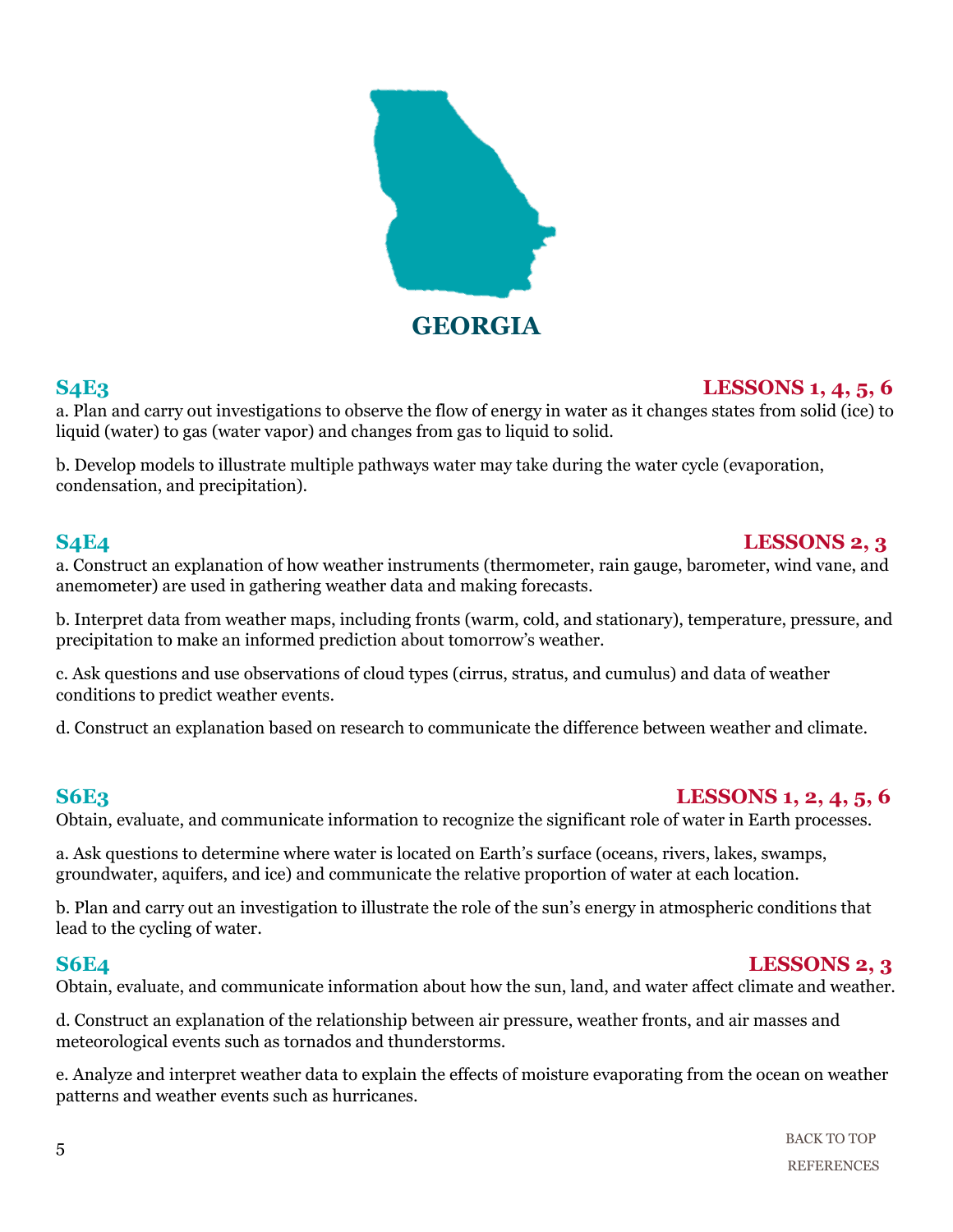# **FLORIDA**

# **SC.4.P8.2 LESSON 1, 5**

Identify properties and common uses of water in each of its states.

# **SC.4.L.17.4** LESSONS 4, 7

Recognize ways plants and animals, including humans, can impact the environment.

### **SC.5.E.7.1 LESSON 1**

Create a model to explain the parts of the water cycle. Water can be a gas, a liquid, or a solid and can go back and forth from one state to another.

Recognize that the ocean is an integral part of the water cycle and is connected to all of Earth's water reservoirs via evaporation and precipitation processes.

### **SC.5.E.7.6 LESSON 2**

Describe characteristics (temperature and precipitation) of different climate zones as they relate to latitude, elevation, and proximity to bodies of water.

### **SC.5.E.7.3 LESSON 3**

Recognize how air temperature, barometric pressure, humidity, wind speed and direction, and precipitation determine the weather in a particular place and time.

### **SC.5.E.7.4 LESSONS 2, 3, 7**

Distinguish among the various forms of precipitation (rain, snow, sleet, and hail), making connections to the weather in a particular place and time.

### **SC.5.E.7.2 LESSONS 1, 5**







6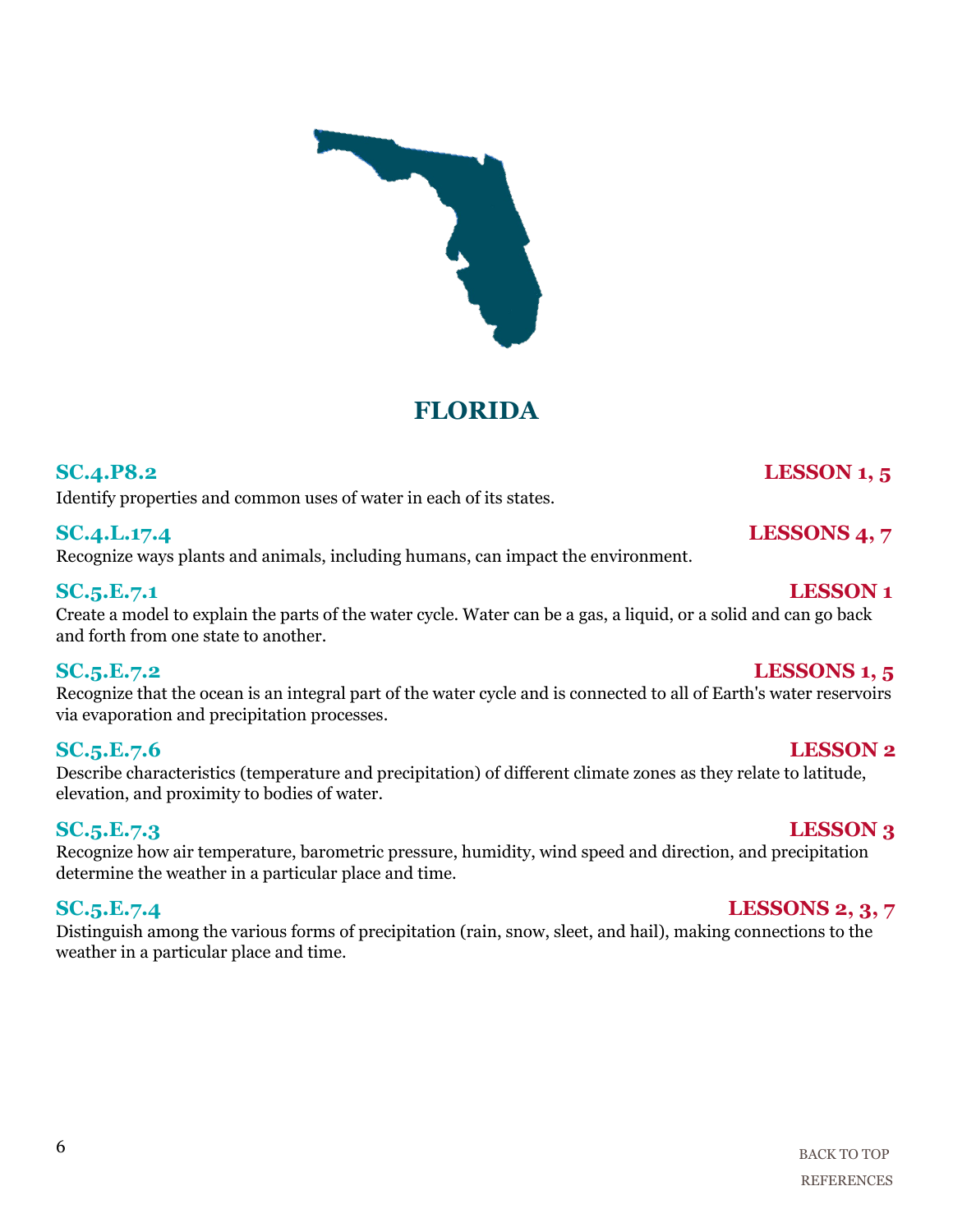[BACK TO TOP](#page-0-0) [REFERENCES](#page-9-0)

### 7

# **NEXT GENERATION SCIENCE STANDARDS**

### **3-ESS2-1 LESSONS 1, 2, 3**

Represent data in tables and graphical displays to describe typical weather conditions expected during a particular season.

### **3-ESS2-2 LESSONS 1, 2, 3, 6**

Obtain and combine information to describe climates in different regions of the world.

### **3-ESS2-3 LESSON 7**

Make a claim about the merit of a design solution that reduces the impacts of a weather related hazard.

### **4-ESS2-1 LESSON 1**

Make observations and/or measurements to provide evidence of the effects of weathering or the rate of erosion by water, ice, wind, or vegetation.

### **5-ESS2-1 LESSONS 1, 2**

Develop a model using an example to describe ways the geosphere, biosphere, hydrosphere, and/or atmosphere interact.

### **MS-ESS2-4 LESSON 1**

Develop a model to describe the cycling of water through Earth's systems driven by energy from the sun and the force of gravity.

Develop and use a model to describe how unequal heating and rotation of the Earth cause patterns of atmospheric and oceanic circulation that determine regional climates.

### **MS-ESS3-5 LESSON 2**

Ask questions to clarify evidence of the factors that have caused the rise in global temperatures over the past century.

### **MS-ESS2-5 LESSON 3**

Collect data to provide evidence for how the motions and complex interactions of air masses results in changes in weather conditions

### **MS-ESS3-2 LESSONS 2, 3**

Analyze and interpret data on natural hazards to forecast future catastrophic events and inform the development of technologies to mitigate their effects.

### **5-ESS2-2 LESSONS 4, 5**

Describe and graph the amounts and percentages of water and fresh water in various reservoirs to provide evidence about the distribution of water on Earth.

### **MS-ESS2-6 LESSONS 2, 6**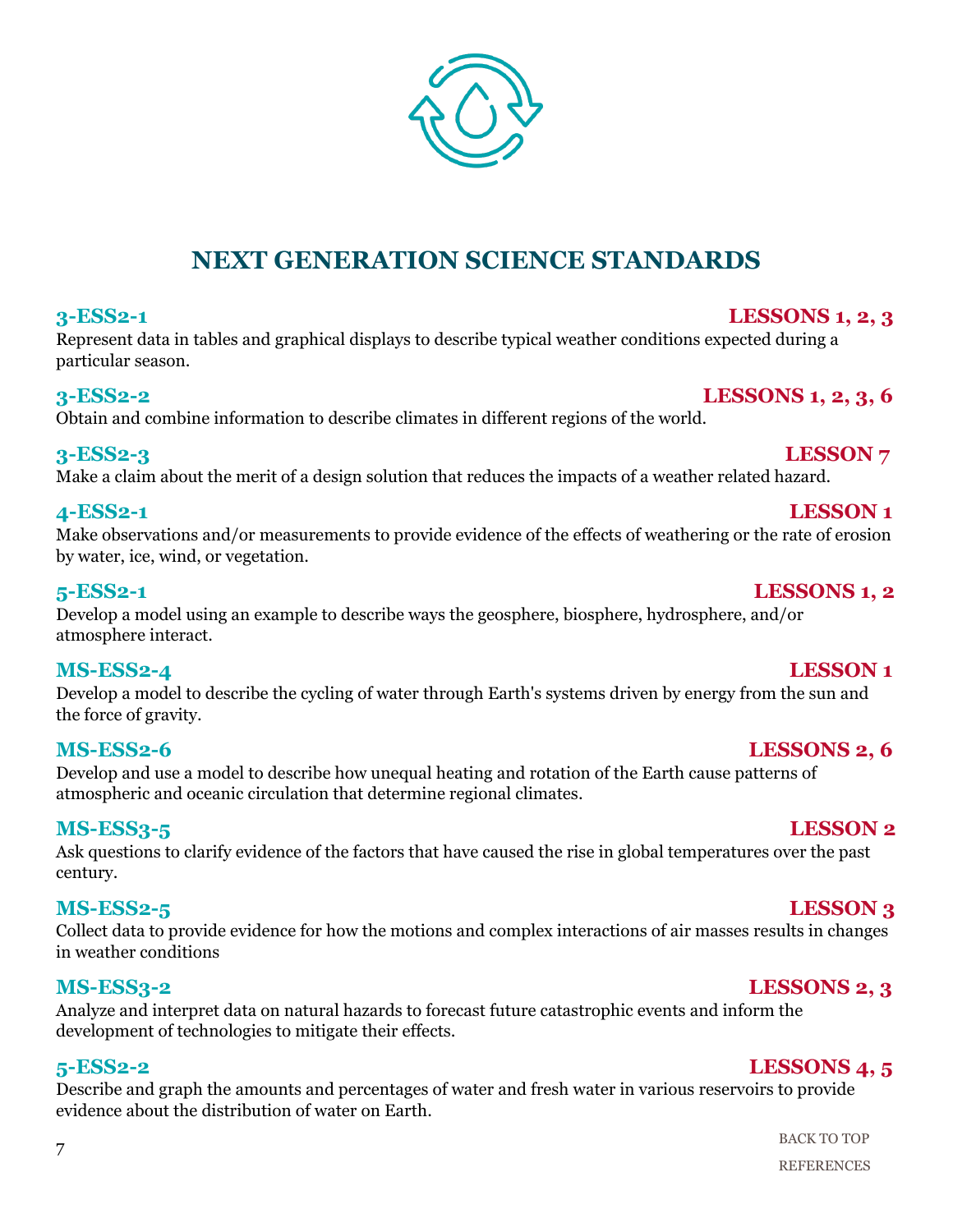### **MS-ESS3-1** LESSONS 4, 5, 7

Construct a scientific explanation based on evidence for how the uneven distributions of Earth's mineral, energy, and groundwater resources are the result of past and current geoscience processes.

### **MS-ESS3-3 LESSON 7**

Apply scientific principles to design a method for monitoring and minimizing a human impact on the environment.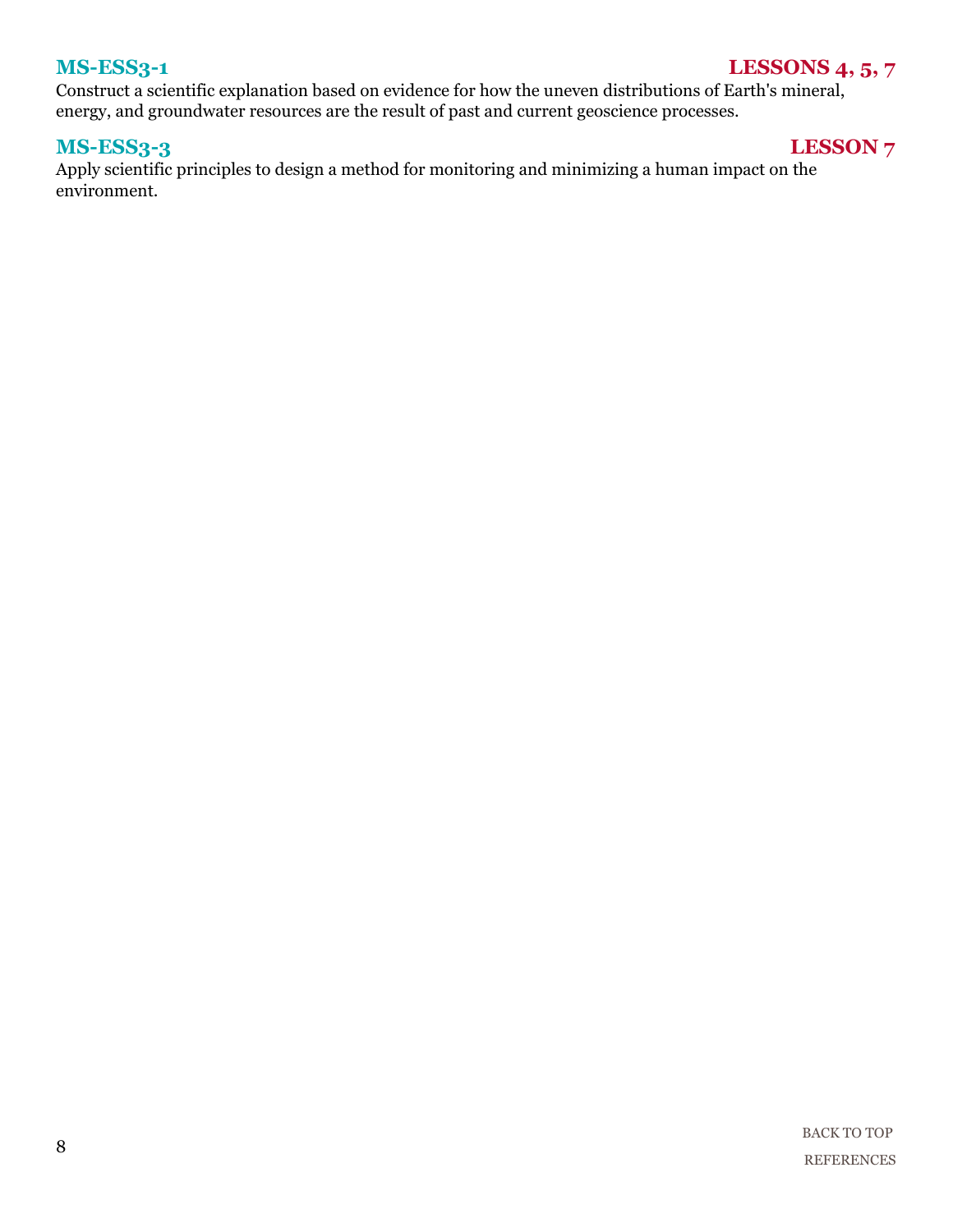# **OCEAN & CLIMATE LITERACY PRINCIPLES**

### **OLP 6** LESSONS 1, 6

The ocean and humans are inextricably interconnected.

Sunlight reaching Earth can heat the land, ocean, and atmosphere. Some of that sunlight is reflected back to space by the surface, clouds, or ice. Much of the sunlight that reaches Earth is absorbed and warms the planet.

### **OLP 3** LESSONS 2, 6

The ocean is a major influence on weather and climate.

### **CLP 2 LESSONS 2, 3, 4**

Earth's climate is influenced by interactions involving the Sun, ocean, atmosphere, clouds, ice, land, and life. Climate varies by region as a result of local differences in these interactions.

### **CLP 4 LESSON 2**

Climate is determined by the long-term pattern of temperature and precipitation averages and extremes at a location. Climate descriptions can refer to areas that are local, regional, or global in extent. Climate can be described for different time intervals, such as decades, years, seasons, months, or specific dates of the year.

The components and processes of Earth's climate system are subject to the same physical laws as the rest of the Universe. Therefore, the behavior of the climate system can be understood and predicted through careful, systematic study.

The overwhelming consensus of scientific studies on climate indicates that most of the observed increase in global average temperatures since the latter part of the 20th century is very likely due to human activities, primarily from increases in greenhouse gas concentrations resulting from the burning of fossil fuels.

# **CLP 3 LESSON 7**

Individual organisms survive within specific ranges of temperature, precipitation, humidity, and sunlight. Organisms exposed to climate conditions outside their normal range must adapt or migrate, or they will perish.

Melting of ice sheets and glaciers, combined with the thermal expansion of seawater as the oceans warm, is causing sea level to rise. Seawater is beginning to move onto low-lying land, contaminating coastal fresh water sources, and gradually submerging coastal facilities and barrier islands. Sea-level rise increases the risk of damage to homes and buildings from storm surges such as those that accompany hurricanes.

# **OLP 4 LESSON 6**

Most of the oxygen in the atmosphere originally came from the activities of photosynthetic organisms in the ocean. This accumulation of oxygen in Earth's atmosphere was necessary for life to develop and be sustained on land.

### **CLP 5 LESSONS 2, 3**

### **CLP 6** LESSONS 2, 6, 7

# **CLP** 7 **LESSONS 6, 7**

### **CLP 1 LESSONS 1, 2**